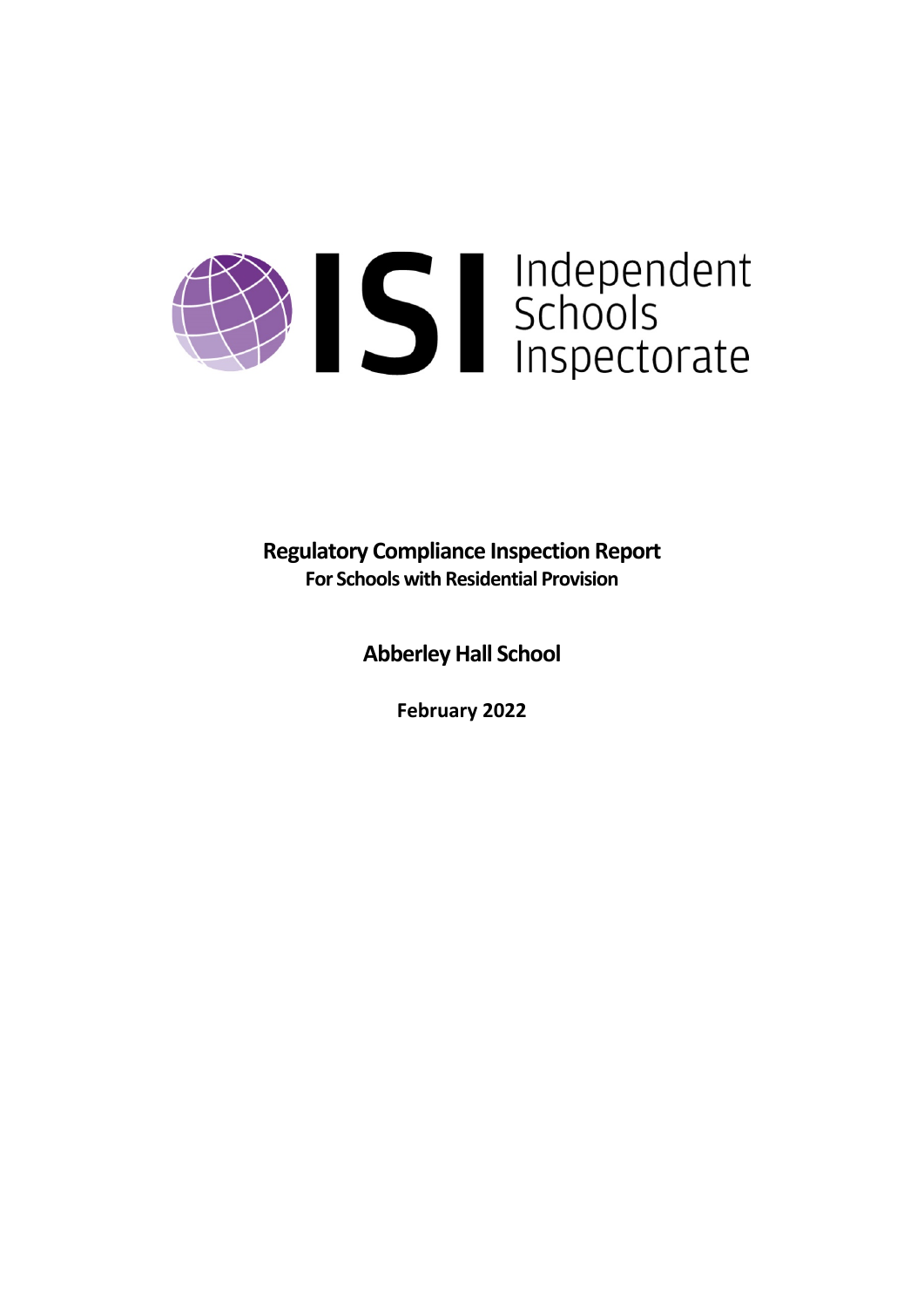# **Contents**

|    | <b>School's Details</b>                                              | 3 |
|----|----------------------------------------------------------------------|---|
| 1. | <b>Background Information</b>                                        | 4 |
|    | <b>About the school</b>                                              | 4 |
|    | What the school seeks to do                                          | 4 |
|    | About the pupils                                                     | 4 |
| 2. | <b>Regulatory Compliance Inspection</b>                              | 5 |
|    | <b>Preface</b>                                                       | 5 |
|    | <b>Key findings</b>                                                  | 6 |
|    | PART 1 - Quality of education provided                               | 6 |
|    | PART 2 - Spiritual, moral, social and cultural development of pupils | 6 |
|    | PART 3 - Welfare, health and safety of pupils                        | 6 |
|    | PART 4 – Suitability of staff, supply staff, and proprietors         | 6 |
|    | PART 5 - Premises of and accommodation at schools                    | 7 |
|    | <b>PART 6 - Provision of information</b>                             | 7 |
|    | PART 7 - Manner in which complaints are handled                      | 7 |
|    | PART 8 - Quality of leadership in and management of schools          | 7 |
| 3. | <b>Inspection Evidence</b>                                           | 8 |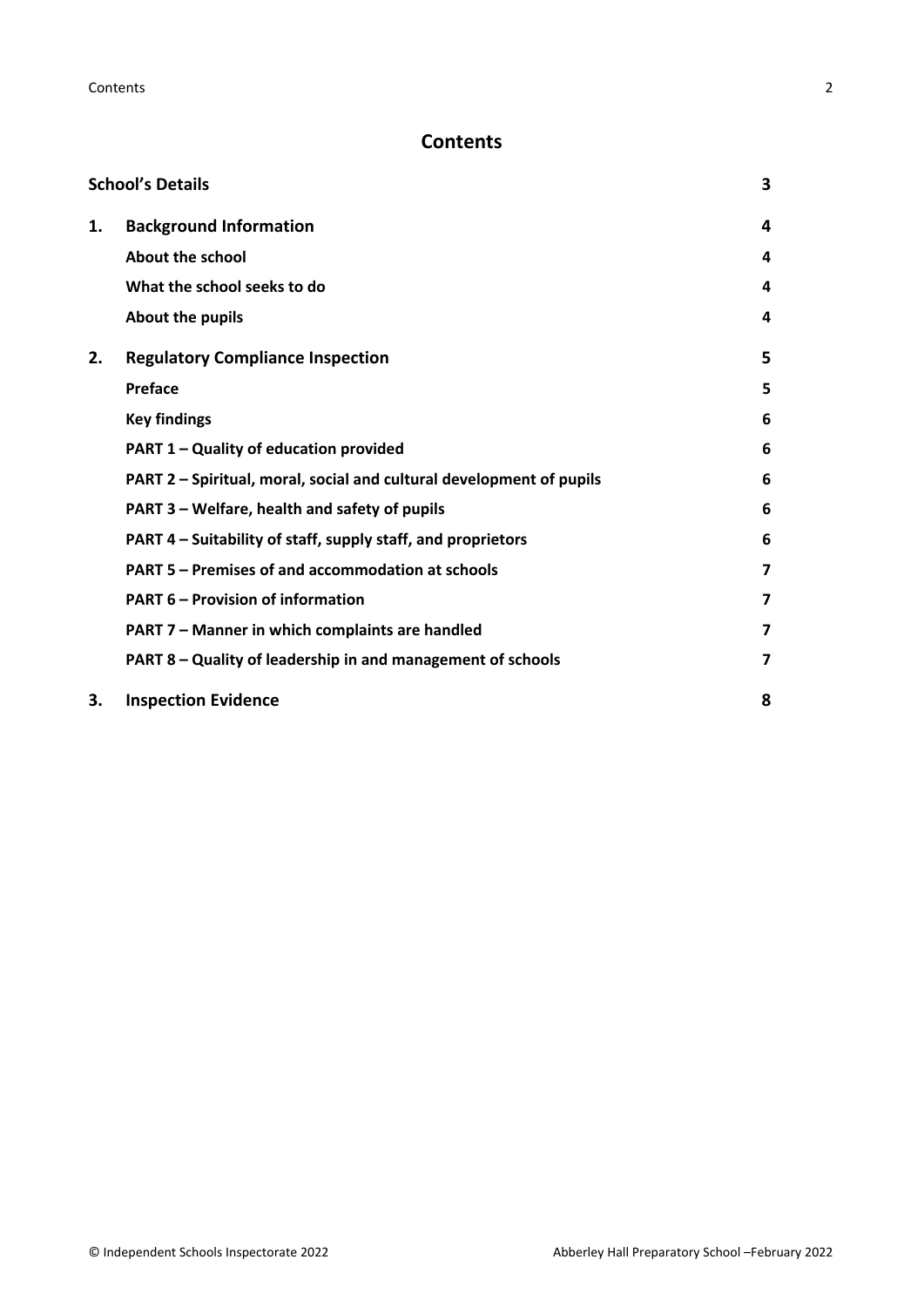# <span id="page-2-0"></span>**School's Details**

| <b>School</b>                    | Abberley Hall Preparatory School                               |     |                 |    |
|----------------------------------|----------------------------------------------------------------|-----|-----------------|----|
| <b>DfE</b> number                | 885/6005                                                       |     |                 |    |
| <b>Registered charity number</b> | 527598                                                         |     |                 |    |
| <b>Address</b>                   | Abberley Hall School<br>Worcester<br>Worcestershire<br>WR6 6DD |     |                 |    |
| <b>Telephone number</b>          | 01299 896275                                                   |     |                 |    |
| <b>Email address</b>             | office@abberleyhall.co.uk                                      |     |                 |    |
| <b>Headmaster</b>                | Mr Jonnie Besley                                               |     |                 |    |
| <b>Chair of governors</b>        | Mr Carey Leonard                                               |     |                 |    |
| Age range                        | 2 to 13                                                        |     |                 |    |
| Number of pupils on roll         | 168                                                            |     |                 |    |
|                                  | Day pupils                                                     | 106 | <b>Boarders</b> | 62 |
|                                  | <b>EYFS</b>                                                    | 35  | Prep            | 84 |
|                                  | <b>Seniors</b>                                                 | 49  |                 |    |
| <b>Inspection dates</b>          | 23 to 25 February 2022                                         |     |                 |    |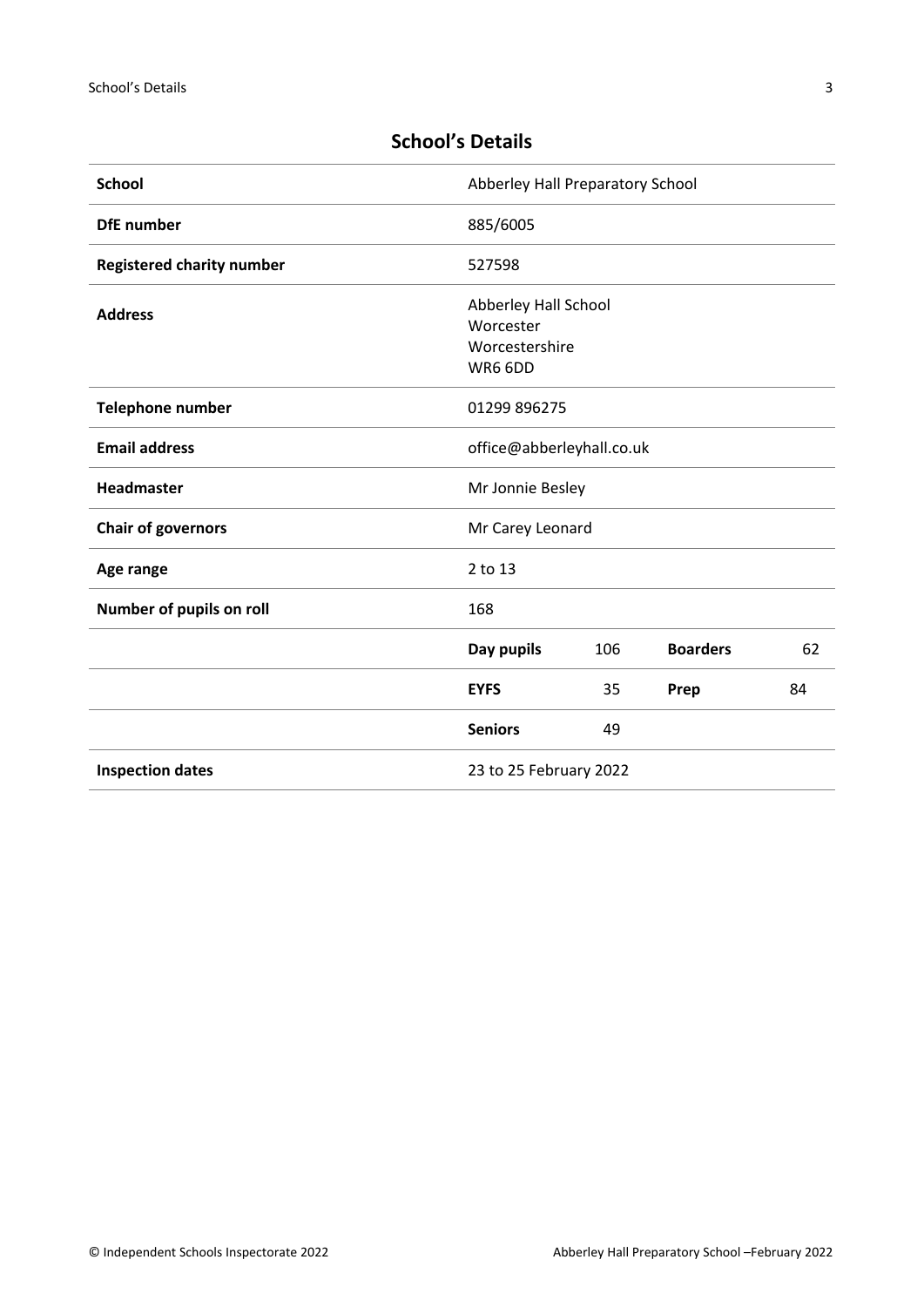# <span id="page-3-0"></span>**1. Background Information**

### <span id="page-3-1"></span>**About the school**

- 1.1 Abberley Hall Preparatory School is an independent co-educational day and boarding school. The school was founded in 1878 and moved to its current site in 1916. It is a registered charity, overseen by a board of governors. The school is divided into the Early Years Foundation Stage (EYFS) which includes Nursery and Reception classes; the pre-prep for pupils aged from five to seven; and the prep for pupils aged from seven to thirteen. The boarding house, with three separate age-appropriate areas, provides accommodation for flexi, part-time and full-time boarding.
- 1.2 The inspection took into account the circumstances faced by schools during the COVID-19 pandemic and the restrictions imposed by government guidance at various points of the pandemic.

### <span id="page-3-2"></span>**What the school seeks to do**

1.3 The school seeks to provide an all-round academic and wide ranging extra-curricular education to enable pupils to find their passions and their strengths. The school aims to foster a community with integrity and respect where pupils are listened to and valued so that they grow to be independent, confident and kind young people who are well prepared for the next stage in their educational journey.

### <span id="page-3-3"></span>**About the pupils**

1.4 Pupils come from a range of backgrounds and live within a 50-mile radius of the school. Boarders come from within the local community and internationally. The school's own assessment indicates that the ability of the pupils is broadly average. The school has identified 30 pupils as having special educational needs and/or disabilities (SEND) of whom 24 receive additional support. Three pupils have an education, health and care (EHC) plan. Nine pupils have English as an additional language (EAL) of whom four require support. The school has identified 27 pupils as more able and the school curricular and co-curricular programmes are adapted to meet their needs.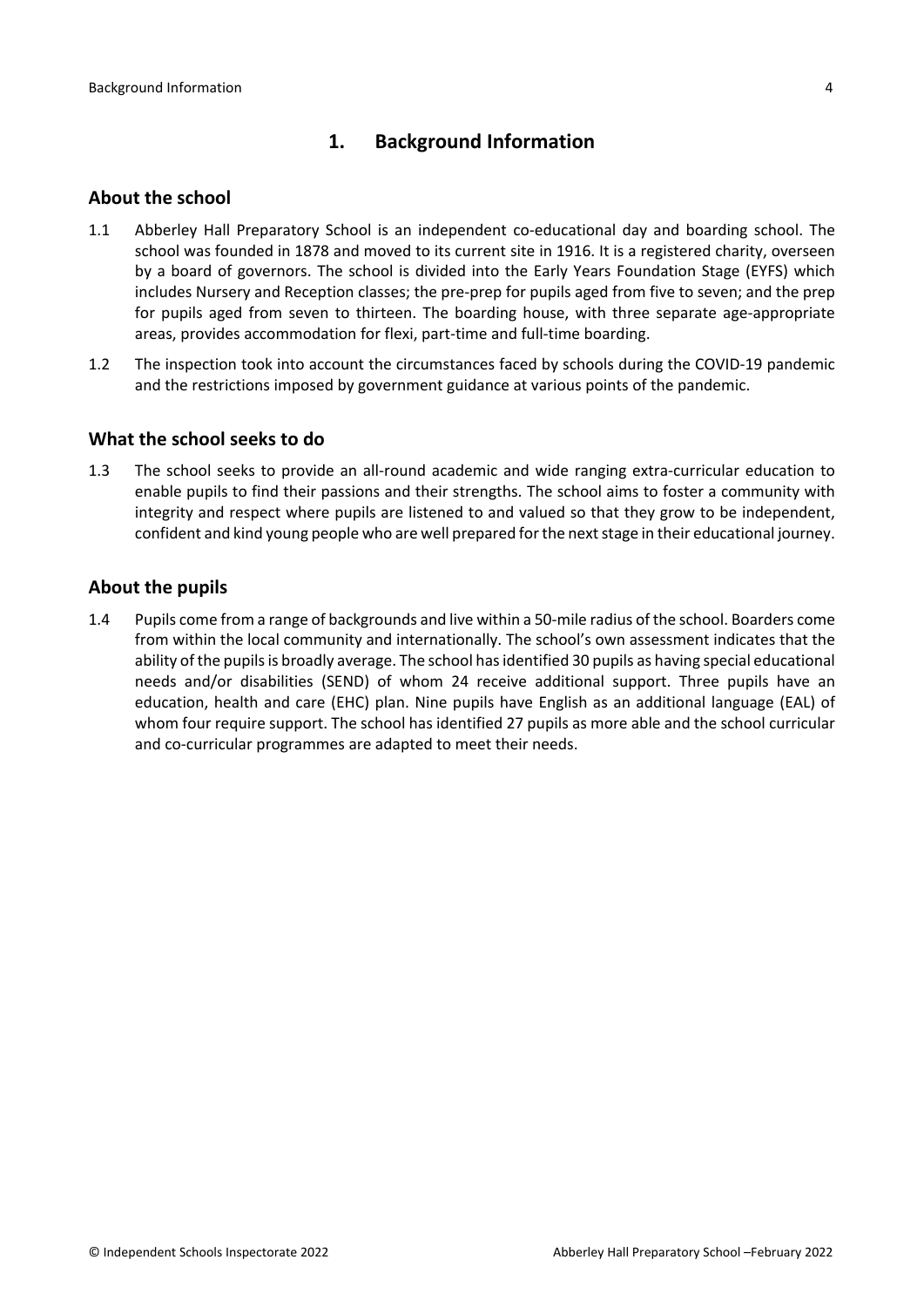# <span id="page-4-0"></span>**2. Regulatory Compliance Inspection**

### <span id="page-4-1"></span>**Preface**

The Independent Schools Inspectorate (ISI) is approved by the Secretary of State to inspect schools which are, or whose heads are, in membership of the associations which form the Independent Schools Council (ISC) and report on the extent to which they meet the Independent School Standards ('the standards') in the Schedule to the Education (Independent School Standards) Regulations 2014, including the National Minimum Standards for Boarding ('boarding NMS'), where applicable. Inspections ofschools with early years settings not requiring registration also report whether the school complies with key provisions of the Early Years Foundation Stage statutory framework, and for registered settings the full range of the Early Years Foundation Stage provisions is considered. Additionally, inspections report on the school's accessibility plan under Schedule 10 of the Equality Act 2010 and the ban on corporal punishment under section 548 of the Education Act 1996. Inspections also comment on the progress made to meet any compliance action points set out in the school's most recent statutory inspection.

ISI inspections are also carried out under the arrangements of the ISC Associations for the maintenance and improvement of the quality of their membership.

**This is a COMPLIANCE ONLY inspection and as such reports only on the school's compliance with the standards, including the boarding NMS.** The standards represent minimum requirements and judgements are given either as **met** or as **not met**. All schools are required to meet all the standards applicable to them. Where the minimum requirements are not met, this is clearly indicated and the school is required to take the actions specified.

Inspections do not include matters that are outside of the regulatory framework described above, such as: an exhaustive health and safety audit; compliance with data protection requirements; an in-depth examination of the structural condition of the school, its services or other physical features; contractual arrangements with parents; an investigation of the financial viability of the school or its accounting procedures.

Inspectors may be aware of individual safeguarding concerns, allegations and complaints as part of the inspection process. Such matters will not usually be referred to specifically in published reports in this document but will have been considered by the team in reaching its judgements.

Links to the standards and requirements can be found here: The Education [\(Independent](http://www.legislation.gov.uk/uksi/2014/3283/contents/made) School Standards) [Regulations](http://www.legislation.gov.uk/uksi/2014/3283/contents/made) 2014, National Minimum Standards for Boarding Schools, Early Years [Foundation](https://www.gov.uk/government/publications/early-years-foundation-stage-framework--2) Stage Statutory [Framework.](https://www.gov.uk/government/publications/early-years-foundation-stage-framework--2)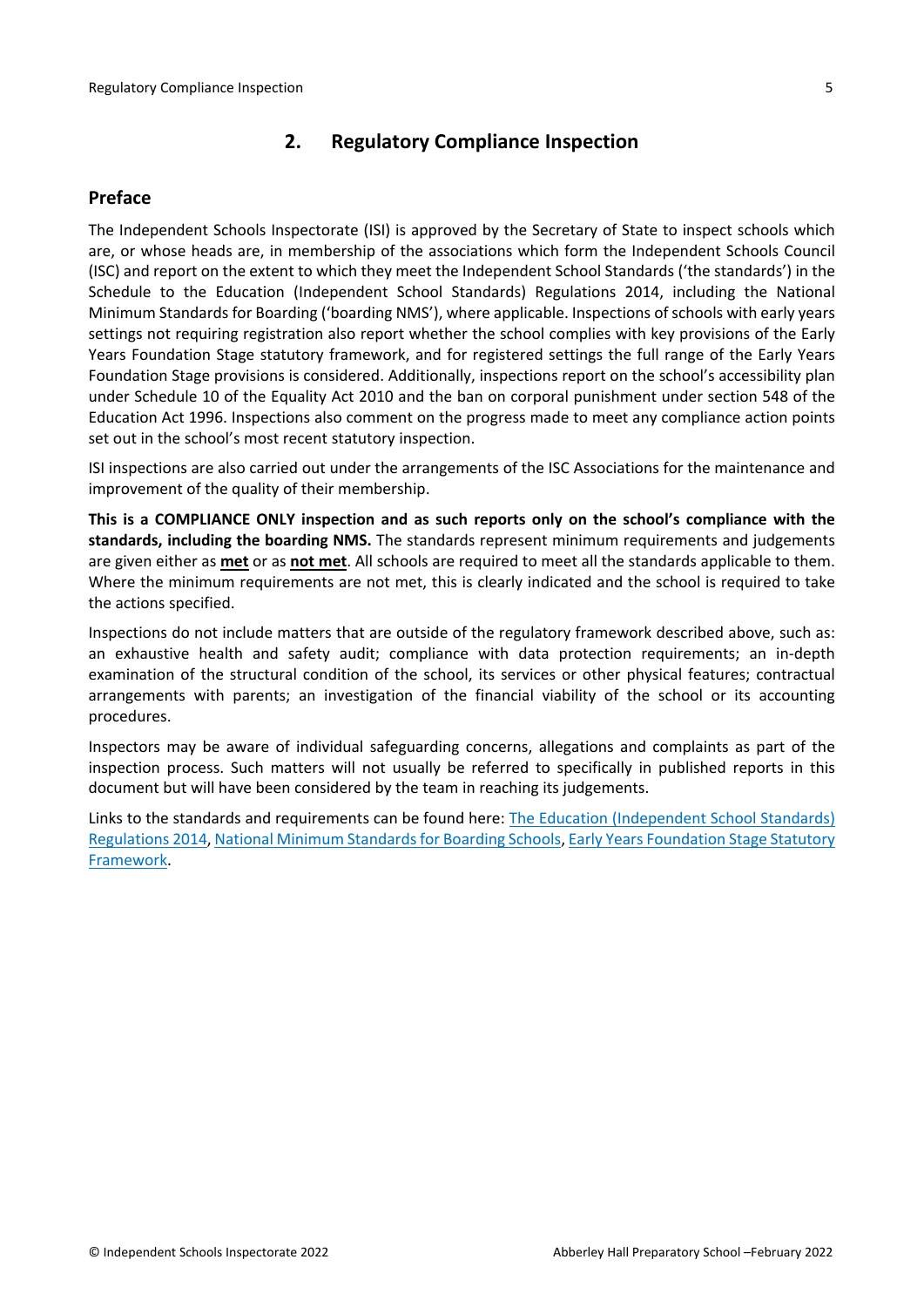## <span id="page-5-0"></span>**Key findings**

**2.1 The school meets the standards in the schedule to the Education (Independent School Standards) Regulations 2014, the National Minimum Standards for Boarding Schools 2015, and associated requirements and no further action is required as a result of this inspection.**

### <span id="page-5-1"></span>**PART 1 – Quality of education provided**

- 2.2 The school's own framework for assessment confirms that teaching enables pupils to make good progress in the context of Part 1 paragraph 3(a).
- 2.3 The curriculum is documented, supported by appropriate plans and schemes of work for the pupils and covers the required breadth of material. The teaching enables pupils to make good progress, encompasses effective behaviour management and is supported by suitable resources. A suitable framework for the assessment of pupils' performance is in place.
- 2.4 Pupils receive relationships education in the prep school and relationships and sex education in Years 7 and 8, except in so far as they are lawfully excused. The school has consulted parents and published a written statement of its policy which has regard to the relevant statutory guidance.
- **2.5 The standards relating to the quality of education [paragraphs 1–4] are met.**

# <span id="page-5-2"></span>**PART 2 – Spiritual, moral, social and cultural development of pupils**

- 2.6 Principles and values are actively promoted which facilitate the personal development of pupils as responsible, tolerant, law-abiding citizens. Boarders' views are actively encouraged, and their opinions and concerns are appropriately considered by staff. Any prefect system operating in the school is suitably managed.
- **2.7 The standard relating to spiritual, moral, social and cultural development [paragraph 5] and NMS 17 and 19 are met.**

# <span id="page-5-3"></span>**PART 3 – Welfare, health and safety of pupils**

- 2.8 Arrangements are made to safeguard and promote the welfare of pupils by meansthat pay due regard to current statutory guidance; good behaviour is promoted; bullying is prevented so far as reasonably practicable; health and safety requirements are met, including those relating to fire safety; provision is made for first aid. Pupils are properly supervised; admission and attendance registers are maintained, as required, and there is a strategic approach to risk assessment. A disability access plan is in place.
- 2.9 An appropriate induction process for pupils new to boarding is implemented, and suitable provision is made for boarders' medical and health care, their food and drink and for managing boarders' laundry and possessions. Boarders have suitable contact with friends and family and access to a programme of activities. Boarding staff are appropriately trained and deployed.
- **2.10 The standardsrelating to welfare, health and safety [paragraphs 6–16], the requirement of Schedule 10 of the Equality Act 2010, and the ban on corporal punishment undersection 548 of the Education Act 1996, and NMS 2–4, 6–12, 15 and 16 are met.**

# <span id="page-5-4"></span>**PART 4 – Suitability of staff, supply staff, and proprietors**

2.11 The school makes appropriate checks to ensure the suitability of staff, supply staff and proprietors, and a register is kept as required. Visitors to boarding accommodation are appropriately supervised.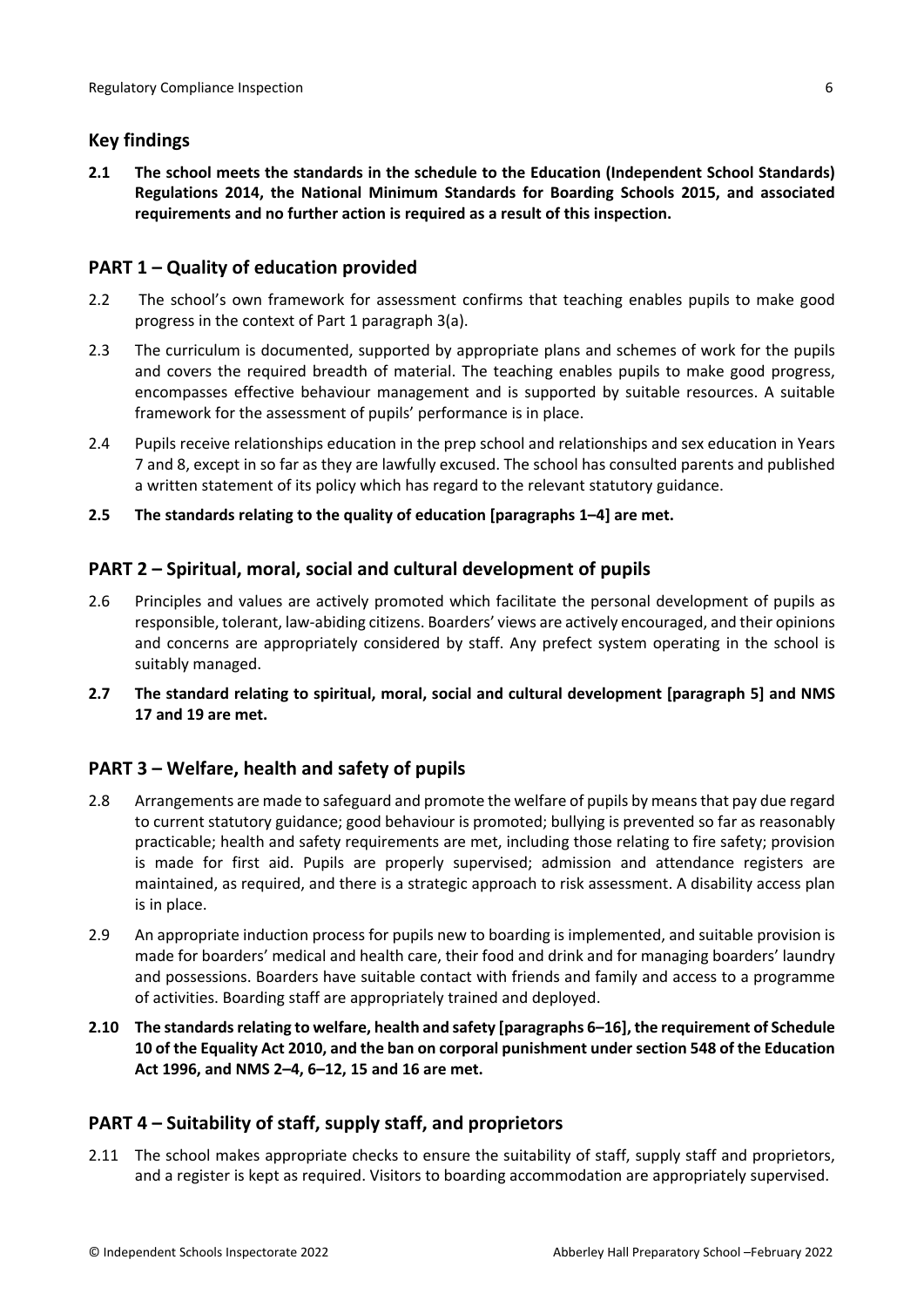**2.12 The standards relating to the suitability of those in contact with pupils at the school [paragraphs 17–21] and NMS 14 are met.**

# <span id="page-6-0"></span>**PART 5 – Premises of and accommodation at schools**

- 2.13 Suitable toilet and changing facilities, and showering facilities where required by the standard, and appropriate accommodation for pupils' medical needs are provided. The premises are maintained to a standard commensurate with health and safety; acoustics and lighting are appropriate; water provision is adequate. Suitable outdoor space is provided for physical education and outdoor play. Boarding accommodation is adequate for the needs of all boarders, and safeguards and promotes their welfare.
- **2.14 The standardsrelating to the premises and accommodation [paragraphs 22–31] and NMS 5 are met.**

# <span id="page-6-1"></span>**PART 6 – Provision of information**

- 2.15 A range of information is published, provided or made available to parents, inspectors and the Department for Education. This includes details about the proprietor, the ethos of the school and the curriculum, and of the school's arrangements for admission, behaviour and exclusions, bullying, health and safety, first aid, details of the complaints procedure, and the number of complaints registered under the formal procedure during the preceding school year, and the provision for any with education, health and care plans or English as an additional language. It also includes particulars of the school's academic performance during the preceding school year, inspection reports and (for parents only) a report at least annually of their own child's progress. The safeguarding policy is posted on the school's website. A suitable statement of boarding principles and practice is published by the school.
- **2.16 The standard relating to the provision of information [paragraph 32] and NMS 1 are met.**

# <span id="page-6-2"></span>**PART 7 – Manner in which complaints are handled**

- 2.17 Parental complaints, if any, are handled effectively through a three-stage process, (informal, formal and a hearing before a panel of three, one of whom is independent of the school). Each stage has clear time scales, and at the third stage the panel can make findings and recommendations which are communicated to the complainant. Records are kept appropriately, including of any action taken, whether or not a complaint is successful, and identifying those relating to the boarding provision.
- **2.18 The standard relating to the handling of complaints [paragraph 33] and NMS 18 are met.**

# <span id="page-6-3"></span>**PART 8 – Quality of leadership in and management of schools**

- 2.19 The proprietor ensures that the leadership and management demonstrate good skills and knowledge, and fulfil their responsibilities effectively, so that the other standards are consistently met, and they actively promote the well-being of the pupils. Appropriate leadership and management of boarding ensure that the required policies and records are maintained and effectively monitored.
- **2.20 The standard relating to leadership and management of the school [paragraph 34] and NMS 13 are met.**